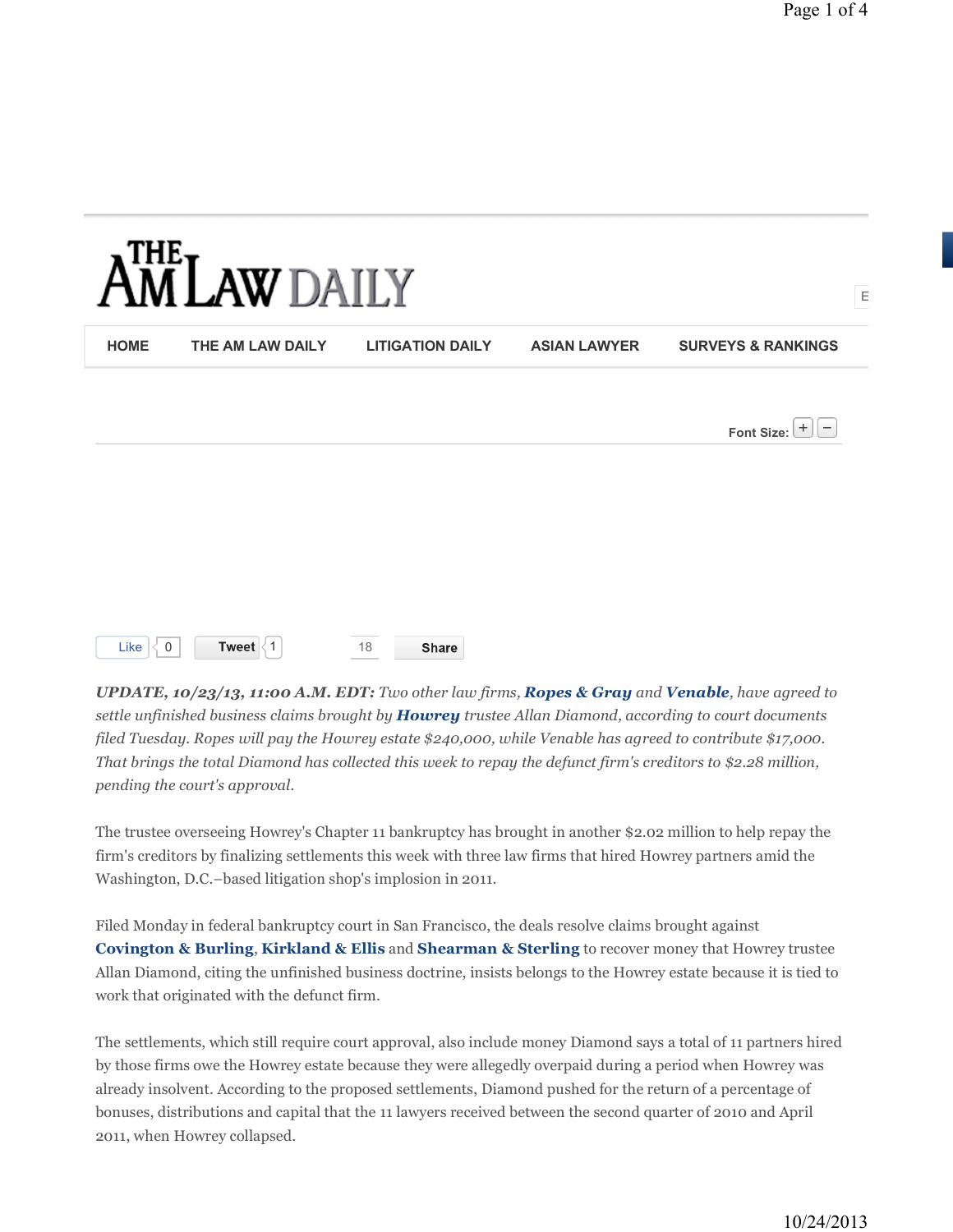While individual partners are pursued separately with such overdistribution claims in many law firm bankruptcies, **Diamond made it clear months ago** that he planned to bundle those types of claims with the unfinished business actions being brought against the firms. In the settlement with Kirkland, Diamond touts the approach by saying, "The most effective manner to resolve all claims against a successor firm and their partners is to reach a compromise like the one here—in a bundled manner by a single payment that resolves all claims with the firm and partners."

In the largest of the settlements, Covington has agreed to pay the Howrey estate \$1.41 million—a sum that includes \$960,000 related to unfinished business claims. Diamond estimated that 15 hourly matters brought to the firm by seven partners yielded \$8 million in revenue.

The individual lawyers involved in the Covington settlement are John Nields, senior of counsel in the firm's Washington, D.C., office; Alan Wiseman, senior of counsel in D.C.; Jason Raofield, a partner in D.C.; Andrew Lazerow, of counsel in D.C.; Damien Geradin, a partner in Brussels; Lars Kjolbye, a Brussels lawyer who left Covington to be a partner at **Latham & Watkins** in July; and Peter Camesasca, a European lawyer who now works in-house, **according to press reports**. Collectively, those partners earned \$2.4 million in distributions, return of capital or bonus payments, according to the filing.

Kirkland and London-based partner Shaun Goodman, meanwhile, have agreed to pay the estate \$182,500, with all but \$48,742 of it connected to \$1.2 million in fees Diamond says the firm earned from unfinished business matters.

Shearman and Brussels partners Trevor Soames, Stephen Mavrogheni, and Geert Goeteyn have agreed to pay the estate \$424,697, with just over half of that amount stemming from unfinished business Diamond valued at \$2.7 million. Soames, the filing notes, made nearly \$1 million during the insolvency period in question and has agreed to repay \$165,000.

In urging the court to approve the settlements, Diamond argues that they eliminate "the time and expense of litigating the claims and defenses in a motion to dismiss, as well as the risk of a negative result after trial."

Diamond said via email Tuesday that "I am happy with the way that all parties professionally and courteously approached the negotiations and reached settlements that [were] fair to all." Covington partner Geradin said he is "happy to have this behind me." The rest of the ex-Howrey partners in question and representatives for the three firms could not immediately be reached for comment.

Many firms that hired Howrey partners **have refused to settle with Diamond**. A hearing is set for Wednesday in U.S. bankruptcy court in San Francisco during which lawyers for some of those firms, including **Pillsbury Winthrop Shaw Pittman** and **Jones Day**, will make their arguments for why they shouldn't have to repay the Howrey estate (Shearman was initially among the firms fighting the suits, according to our past coverage).

Battles over the validity of unfinished business claims in both the Thelen and Coudert Brothers bankruptcies, meanwhile, **have reached a federal appellate court in New York**, with the U.S. Court of Appeals for the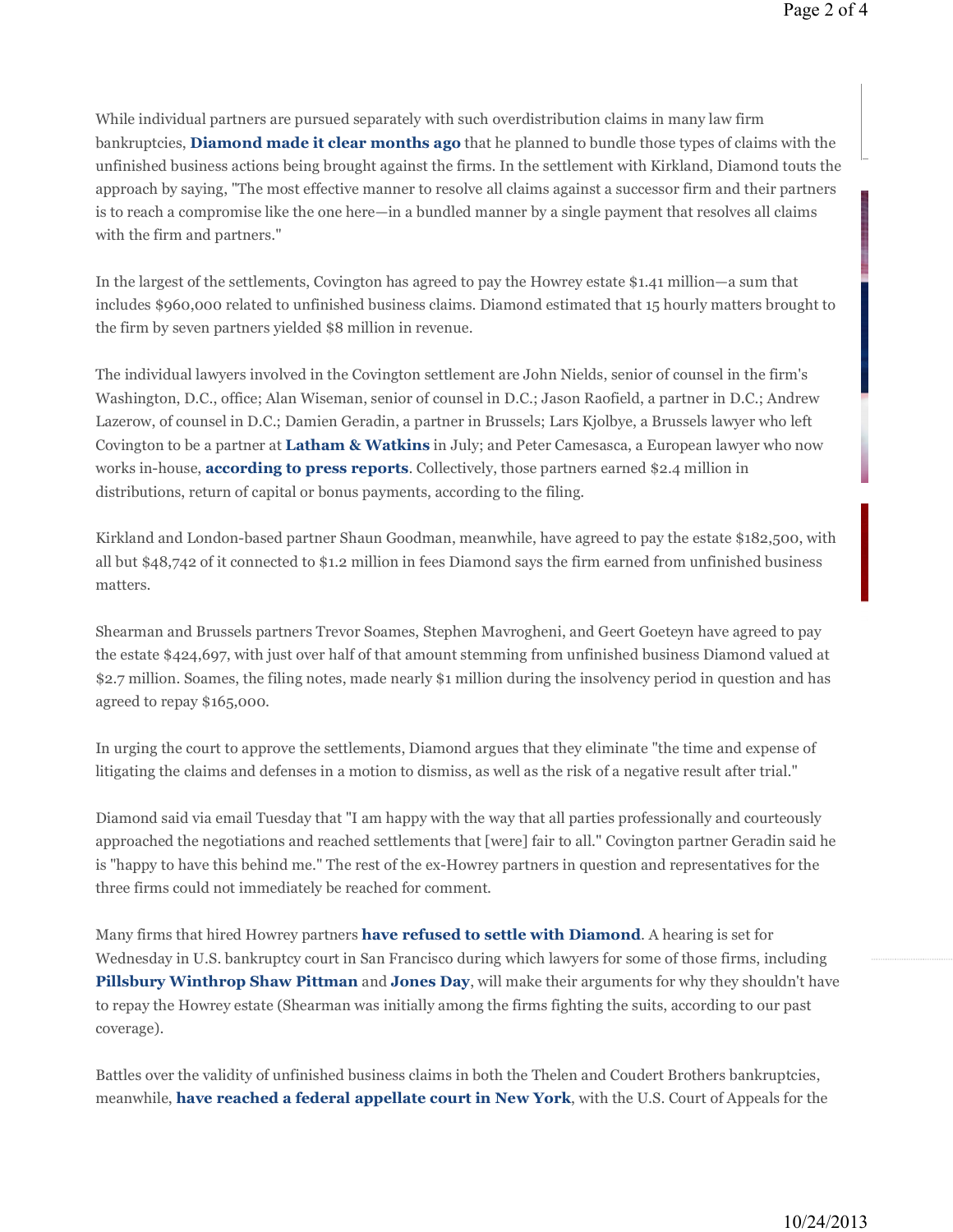Second Circuit poised to deliver a pair of rulings in those cases that could set new precedent for future law firm collapses-at least on the East Coast.

## $11E1111$

**Squire Sanders Among Firms to Break New Legal Ground Abroad** 

 $!E!$ 

**Study Suggests Biggest Firms Are Losing Market Share** 

Subscribe to The Am Law Daily

## 

! er! !!! !! !! di!i! !!

## Di N e:

Your e-mail (not displayed with comment) shughes@diamondmccarthy.com

## M  $\mathbf{o}$ ent:

Comments are not moderated. For more information, please see our **terms and conditions**. To report offensive comments, Click Here.